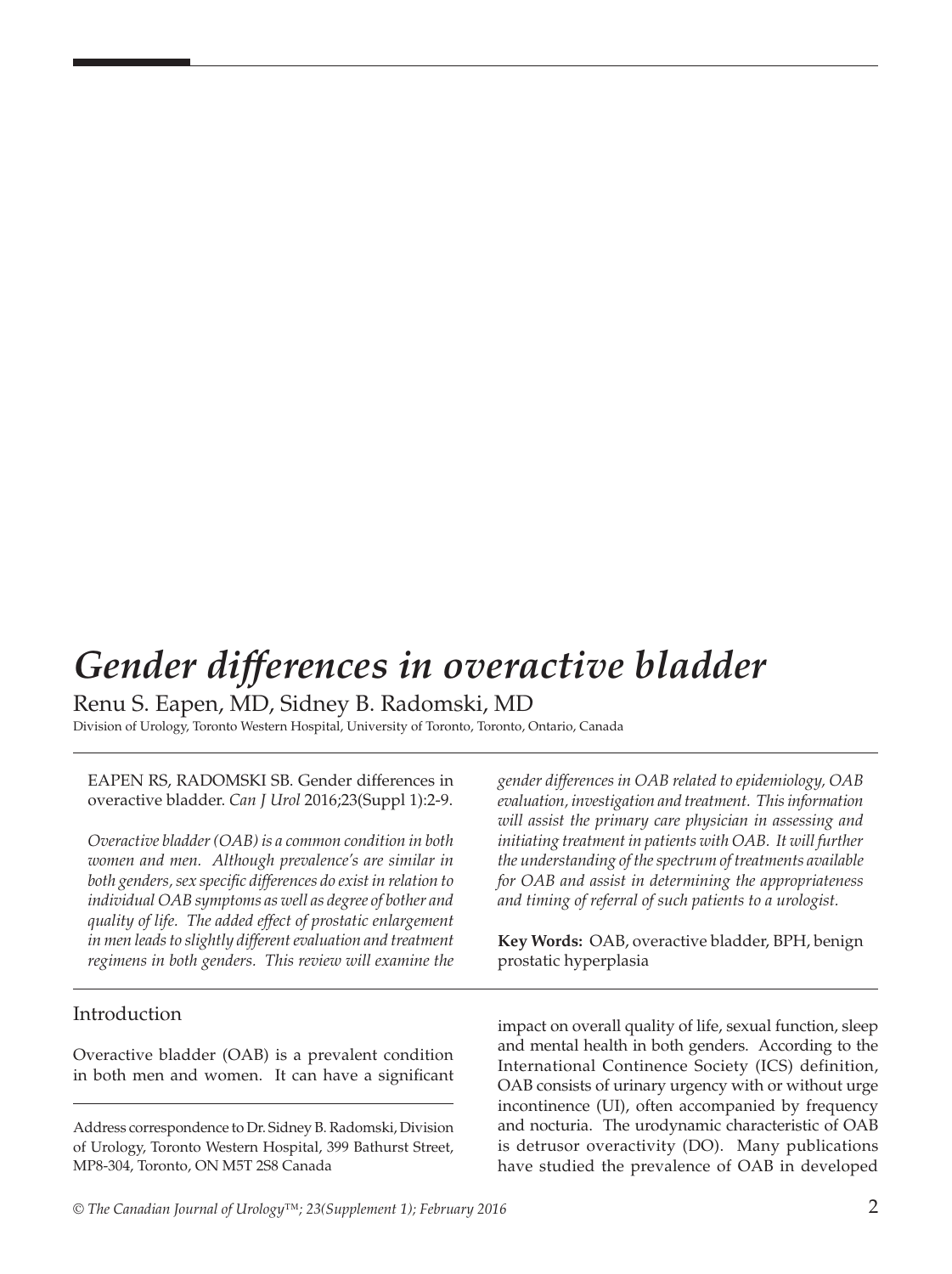countries. Multiple studies have also assessed the treatment options and impact that OAB has on quality of life.<sup>1,2</sup> Although the overall prevalence of OAB is similar between the two genders, there are sex specific differences in the prevalence of various symptoms within the OAB complex.<sup>3,4</sup> Anatomical and physiological differences in the lower urinary tract of males and females may help to explain these variations.<sup>4</sup> Additionally, the underlying mechanisms that cause the outwardly similar symptomatology in men and women may be different. This review will focus on the prevalence data in regards to gender differences and the differences between men and women in terms of diagnosis, investigations and treatment of OAB.5-9

# Epidemiology

# *EPIC study6,7*

This is one of the largest population based surveys that studied the prevalence of lower urinary tract symptoms (LUTS) and OAB. Conducted in five countries including Canada and the United Kingdom, the EPIC study was a cross sectional telephone survey of adults aged over 18 years. The study had over 19000 participants and showed an overall OAB prevalence of 11.8% with similar rates in men and women.

The EPIC study showed that the prevalence of LUTS suggestive of OAB was 10.8% in men and 12.8% in women. LUTS in general were more common in women than in men (66.6% versus 62.5%). Looking specifically at urinary incontinence (UI), women had a much higher rate of any UI (urge, mixed, stress and other) than men (13.1% versus 5.4%). These studies dispel the commonly held misconception that OAB symptoms affect the older population. Approximately 73% of men and 72% of women who participated in the EPIC study were less than 60 years of age. However, it appears that the prevalence of OAB symptoms does increase with age in both genders.

The EPIC study reported urinary incontinence in 13.1% of women and 5.4% of men. Stress urinary incontinence was the most common type in women and other urinary incontinence (urge, mixed) was more common in men.

The EPIC study assessed the prevalence of frequency in the study population, which largely depends on the definition used. ICS defined frequency as the perception of urinating too often during the daytime.<sup>7</sup> Using this definition, the EPIC study reports that 31% of men and 25% of women who suffered from OAB symptoms had frequency. Of these, 75% of men and 60% of women urinated 8 or fewer times during the day, most of them falling within the 5-8 voids per day range. Women

were more likely than men (19% versus 12%) to report frequency of more than 8 times per day. Women were also more likely to be bothered by frequency of urination than men (66% versus 46%).

The EPIC study used the ICS definition of nocturia as one or more voids during the night. It was found that the general prevalence of nocturia is 48.6% in men and 54.5% in women. In OAB sufferers, however, the prevalence is 75% of men and 74% of women suggesting that nocturia occurs commonly in this syndrome.

The EPIC study confirmed that most patients with OAB had a combination of symptoms. Urgency with or without UI in the absence of frequency or nocturia was present in only 21% of men and 23% of women. Approximately 50% of OAB patients had a combination of two symptoms and approximately one third of patients reported a combination of three OAB symptoms.

# *NOBLE study8*

The National Overactive Bladder Evaluation (NOBLE) program was developed to estimate the prevalence of OAB and its burden in the United States. It also assessed the influence of gender on OAB and its symptoms. The study also focused on the impact of OAB on quality of life, sleep and general mental health. The study showed an overall OAB prevalence of approximately 16% with no significant differences between the two sexes (16% in men, 16.9% in women). The general belief that OAB and urgency symptoms are more common in women than men is not supported by the NOBLE study. However, the manifestation of OAB symptom clusters, level of bother, urodynamic findings and responses to treatments may differ significantly between the two genders.

The NOBLE study discovered that specific OAB symptoms were more common in women than in men but with increasing age, especially over the age of 60 years, symptoms were predominant in men. Although the overall prevalence of OAB in men and women was similar, the incidence of OAB with and without urge incontinence showed significant gender variation. The NOBLE study demonstrated that in all age groups, OAB without UI was more common in men than in women.

The NOBLE study also found an association between OAB with UI and body mass index (BMI) in women but not men. Women with BMI > 30 were 2.2 times more likely to have OAB with UI than women with BMI < 24. Men who reported a history of prostate problems had a higher prevalence ratio of OAB with and without UI.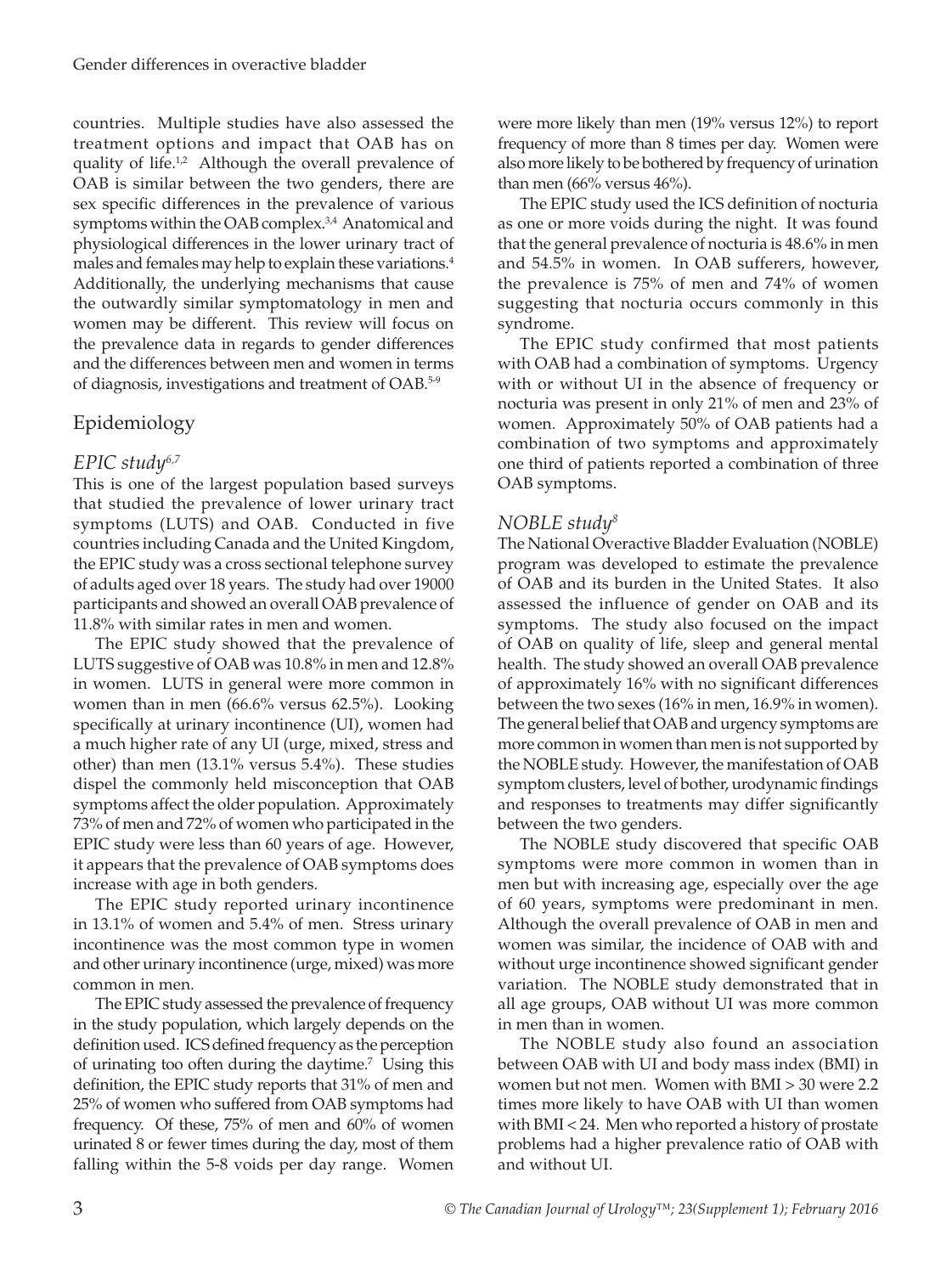# *EpiLUTS study5*

The Epidemiology of Lower Urinary Tract Symptoms (EpiLUTS) survey is a population based, cross sectional survey conducted in the United States, United Kingdom and Sweden to evaluate the prevalence and bother of OAB as well as to update the results of the NOBLE survey done in 2003.

Gender specific differences could be seen in the EpiLUTS study. In men, the prevalence of OAB symptoms "sometimes" and "often" were 27.2% and 15.8% respectively, whereas in women, the prevalence of OAB symptoms "sometimes" and "often" was 43.1% and 32.6%. Women had an overall higher prevalence of symptoms such as urgency, UI or both. All these symptoms increased in prevalence with increasing age in both sexes.

## *MILSOM study9*

Milsom et al conducted a population based prevalence study to determine the prevalence and symptoms of OAB. The surveys were carried out in France, Germany, Italy, Spain, Sweden and United Kingdom. Telephone and direct interviews were conducted in 16776 randomly selected men and women aged over 40 years. Milsom's study found an overall prevalence of OAB symptoms of 16.6%. This study also looked at the rate at which OAB patients sought medical advice and treatment.

Women were slightly more likely than men to report OAB symptoms with the gender specific prevalence being 15.6% in men and 17.4% in women. This is interesting to note as other studies have suggested that male OAB was much more likely to have DO as an underlying cause than female OAB.10 In Milsom's study, the overall prevalence of frequency and urgency were comparable irrespective of gender. However, UI was found to be more prevalent among women than men. The prevalence of OAB symptoms in men increases slowly until the age of 70 but then a sharp increase can be observed after 75 years of age, with a slight fall in prevalence between the ages of 70 to 75 years. In women, there is also a gradual increase seen until the age of 60, with a leveling off seen between 60-70 years of age and a gradual increase in prevalence thereafter.

# *Quality of life*

It is interesting to take note of the thought processes and behaviors of participants with OAB symptoms as demonstrated by Milsom's study.<sup>9</sup> OAB symptoms adversely affected quality of life in 65% of participants. However, less than one third of patients who sought medical help were receiving medications. Frequency

and urgency symptoms were almost as much of a precipitant to seek help as was UI. Two thirds of participants with OAB had tried various conservative measures such as decreasing fluid intake to manage their symptoms. Women were twice as likely as men to use various coping strategies such as physiotherapy and absorbent products as non-medical management of OAB.9 Older patients are more likely to consult a doctor than younger patients with OAB. One of the main reasons for not seeking help or advice was the lack of awareness that effective treatment was available for such conditions.

Irwin et al's review of the EPIC study showed, as would be expected, that the degree of bother amongst OAB sufferers increased as the number of LUTS increased.7

The effect of nocturia on quality of life is interesting. The significance of one episode of nocturia per night is debated as in the minds of many, this falls within the normal clinical spectrum.7 Studies have shown that even in healthy individuals, any episodes of nocturia can have a significantly negative impact on quality of life, sleep, work performance and general well being.<sup>7</sup>

Studies assessing quality of life highlight the significant negative impact that OAB has on daily activities, mental health and sexual function.<sup>11,12</sup> Under-reporting, under-recognition and undertreatment can lead to long term suffering that affects multiple facets of patients' lives.

## Evaluation and investigations

When patients present with symptoms suggestive of OAB, a basic evaluation must be undertaken. A history is particularly important in eliciting the symptoms as well as the level of bother for the patient.13,14 Whilst important in both genders, a thorough history that covers all the relevant questions is particularly important in men who may not be forthcoming about their issues. In men, often OAB and bladder outlet obstruction can coexist and men are often more bothered by the OAB symptoms.<sup>15</sup> The degree of bother is important in guiding treatment and management of expectations. Physical examination differs in the genders. In females, a pelvic examination is important and in males, a digital rectal examination (DRE) to examine the prostate is routinely performed as is examination of the penis. Any signs of neurological disease should be sought for in both genders. The algorithm in Figure 1, offers a practical approach in evaluating the patient with symptoms consistent with OAB.16

The diagnosis of OAB is usually clinical but sometimes an initial work up is required.<sup>17</sup> Basic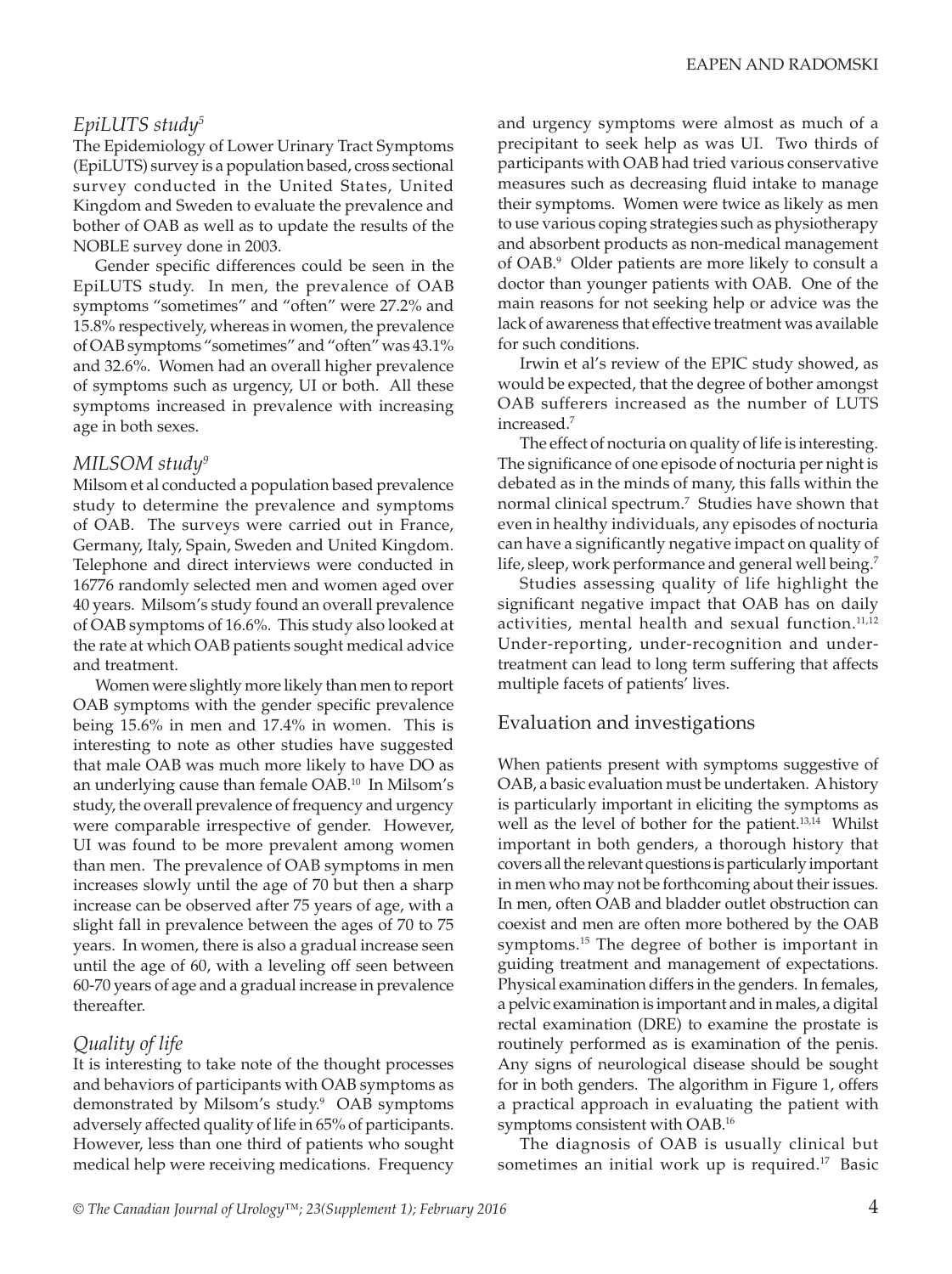



clinical investigations are similar in both genders and should include a urinalysis, urine culture, serum creatinine, post void residual (PVR) bladder volume and a bladder diary. For the family physician, usually that is all that is needed to initiate treatment. In males however, extra measures may need to be taken to assess for bladder outlet obstruction. This may include a pelvic ultrasound to assess PVR volume and prostate size. For the urologist, a voiding flow rate study and bladder scan PVR may be performed. Furthermore, cystoscopy may be used to exclude anatomical causes for symptoms such as urethral strictures or malignancy.

Also in the realm of urologist is urodynamic testing, which can be an important tool in the diagnosis of OAB. Whilst not absolutely necessary before starting conservative treatments and medications, it can guide management in patients with mixed symptoms, unusual symptoms or in those who are failing first line medical therapy. In male patients, it can differentiate bladder outlet obstruction from OAB or if they co-exist and can help guide treatment and patient counseling. Urodynamics is particularly important in patients who have a suspicion of neurogenic DO, bladder outlet obstruction or a possible urethral diverticulum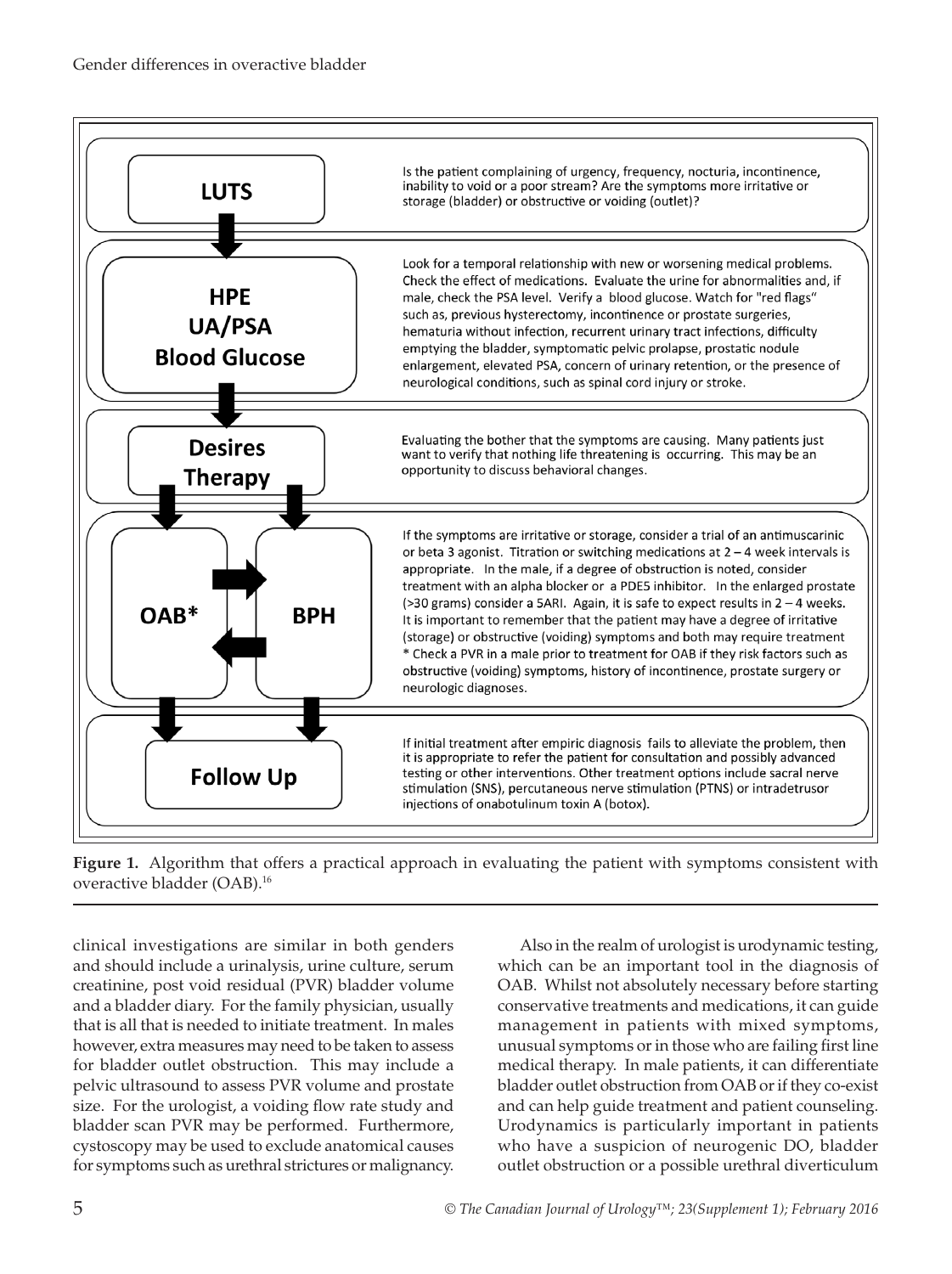or fistula. Urodynamics should be undertaken before any invasive treatments are pursued for OAB.

The main role of further investigations is to exclude an underlying cause for the symptoms. Imaging such as plain x-ray and urinary tract ultrasound can be used to exclude stones and bladder lesions.

## Treatment

Treatment for OAB in both genders should take a graded approach with the most conservative measures attempted first. Any underlying medical conditions should be managed and optimized especially urinary tract infections, diabetes, cardiac disease and constipation. Lifestyle modifications and behavioral therapies should be embarked upon by patients early and maintained alongside various other treatments. Weight loss, exercise, smoking cessation and modification of fluid and caffeine intake can be difficult for patients to successfully implement into their lives, but these measures should be encouraged. Behavioral therapy aims to teach patients to learn bladder control and improve their symptoms. Timed voiding and bladder retraining techniques can reduce symptoms of frequency and urgency. Pelvic floor physiotherapy is also important, especially in women. Apart from very mild cases, pharmacotherapy is much more efficacious than behavioral measures in reducing symptoms and improving quality of life. The ideal approach is to combine pharmacotherapy with conservative measures to produce an optimal outcome.

A wide range of medical treatments are available at the urologists' disposal. Some gender differences are apparent in our use of medical treatments for this condition. The broad classes of drugs used to treat OAB include anticholinergic or antimuscarinic agents, desmopressin, tricyclic antidepressants, beta 3 agonists and intravesical Botox injections.17-20 Specifically in men, the role of alpha blockers in conjunction with anticholinergics has been extensively studied.<sup>21,22</sup> Male patients may also benefit from PDE5 inhibitors for LUTS.22 In resistant cases, sacral neuromodulation and posterior tibial nerve stimulation have been trialed with encouraging results.<sup>17</sup> End stage cases may need to resort to augmentation enterocystoplasty but this has now become exceedingly rare.

#### *Anticholinergic medications*

Antimuscarinic or anticholinergic agents are usually the first line pharmacotherapy in OAB. They work by blocking the effects of neurotransmitter acetylcholine by binding to nicotinic and muscarinic receptors.<sup>23</sup> More selective anticholinergics have more affinity

for M2 and M3 receptors (the predominant receptors in the bladder) and therefore may have a better side effect profile. Antimuscarinics work by reducing involuntary detrusor contractions, thereby reducing symptoms of frequency and urgency. It also improves bladder capacity. Traditional and more selective anticholinergics are used in both men and women with good results.

Some unique features of some of the anticholinergics do exist. Darifenacin (Enablex) is highly specific for M3 receptors. Although its effectiveness is comparable to other OAB medications, its unique feature is its lack of effect on cognitive function.<sup>24,25</sup> This is an important issue in elderly patients that commonly have OAB. One downside of this medication is its slightly higher incidence of constipation as compared to other anticholinergics.<sup>23</sup>

Fesoterodine (Toviaz) is extensively hydrolyzed by serum esterases to 5-HMT, being the same active metabolite as tolterodine (Detrol). Unlike tolterodine, fesoterodine is not metabolized by the liver, which results in more consistent and predictable blood levels.23 Furthermore, two well designed trials have shown that fesoterodine is effective and well tolerated in the elderly and even in the fragile elderly with no significant cognitive dysfunction.<sup>26,27</sup> Fesoterodine is one of only three drugs that received a Fit for the Aged (FORTA) classification B or "beneficial" rating in the oral drug treatment of lower urinary tract symptoms in the elderly.28

One particular concern in using anticholinergic medications in men is the potential risk of acute urinary retention (AUR), especially in men with coexisting OAB and bladder outlet obstruction. The safety and efficacy of anticholinergic medications used alone or in combination with alpha blockers in men with OAB has been reviewed in the literature. Abrams et al studied the safety of tolterodine for the treatment of OAB in men with bladder outlet obstruction.<sup>21</sup> This study demonstrated that tolterodine was safe in men with mild to severe bladder outlet obstruction who also had urodynamically confirmed DO. It did not precipitate urinary retention or worsen preexisting LUTS with the incidence of adverse events being comparable in both treatment and placebo groups. Anticholinergic treatments appear to be safe and effective in men with predominant OAB symptoms. Combination therapy (anticholinergic drug and alpha blocker) has been found to be more effective than monotherapy in treating men with OAB.18 According to Kaplan et al, the incidence of AUR in men receiving anticholinergic medications was low  $( $3\%$ )$  with no significant changes in maximum flow rate or PVR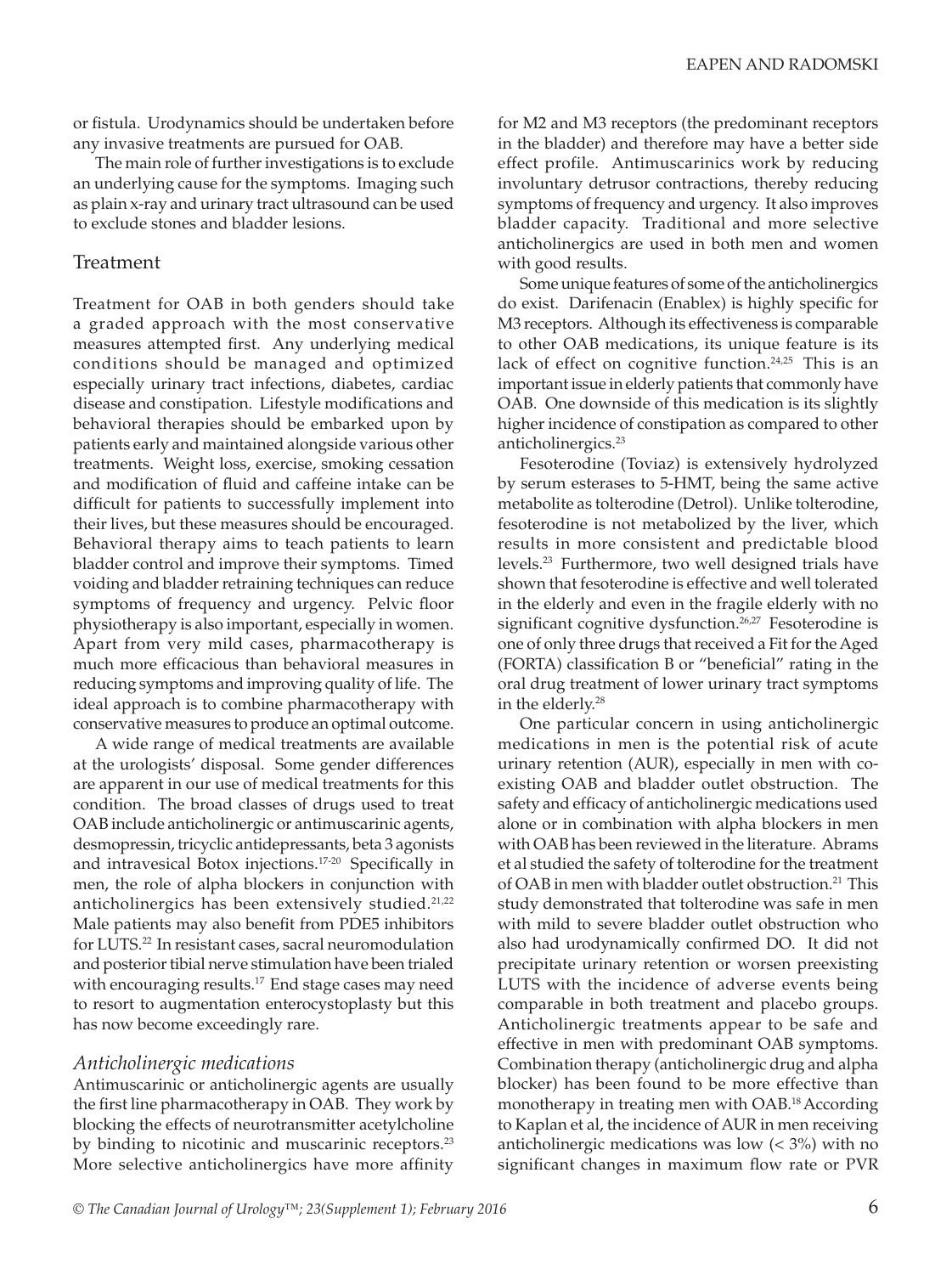volume.18 The highest risk of AUR appeared to be in the first month of treatment but reduced significantly afterwards.

# *Other agents*

Although not commonly used, tricyclic antidepressants (TCAs) inhibit muscarinic, alpha adrenergic and histamine H1 receptors. Studies of animal models have shown that TCAs can improve bladder volume and reduce the strength of bladder contractions.<sup>23</sup> The side effect profile can be vast and can include dry mouth, constipation, cardiac arrhythmias, urinary retention and drowsiness. It should be used with caution especially when considering combination therapy.

Desmopressin (Nocdurna) acetate has a limited role in the treatment of OAB. A synthetic form of the antidiuretic hormone vasopressin, it is mainly used as treatment in patients with primarily nocturia due to nocturnal polyuria and nocturnal enuresis. Studies have assessed the dosage of desmopressin and it appears that a minimum dose of 25 µg orally disintegrating desmopressin is effective in women.<sup>19</sup> Men generally benefit from a higher dose of 50  $\mu$ g.<sup>19</sup> In both women and men, these doses significantly reduced the number of nocturnal voids along with significant increases in health related quality of life and sleep quality.<sup>29</sup> Desmopressin was well tolerated in both doses. Regardless of dose and gender, care should be taken to avoid hyponatremia and other electrolyte disturbances especially in elderly patients in whom there is a risk of worsening cardiac failure. Serum sodium levels need to be especially monitored in elderly patients.

Mirabegron (Myrbetriq) is a beta 3 agonist that is now used in both males and females with OAB. Since its mechanism of action is different, the typical side effects seen of anticholinergics are avoided with the use of mirabegron. It is generally well tolerated and the most common adverse effects are hypertension and headaches, the rates of which are very low. Nitti et al studied the urodynamic safety and efficacy of mirabegron in males with co-existing LUTS and bladder outlet obstruction.<sup>20</sup> Both 50 mg and 100 mg doses were assessed in the study population and it was found that neither dose affected flow and bladder contractility. Both doses were associated with a statistically significant reduction in urinary frequency. Furthermore, the 50 mg dose was associated with a reduction in urgency episodes.<sup>20</sup> Hence, mirabegron can be used in women with OAB and men with OAB with or without benign prostatic hyperplasia (BPH).

Hormone replacement therapy has been used in postmenopausal women with OAB. Studies have looked at combination therapy with estrogen and an anticholinergic agent like tolterodine with mixed results.<sup>23</sup> The long term efficacy of hormone replacement therapy is not known.

Alpha blockers are generally used to manage voiding symptoms in men, especially those with an element of bladder outlet obstruction. OAB is a common sequelae of chronic obstruction in men and therefore it is necessary at times to manage both voiding and storage symptoms in male patients. Combination therapy with an anticholinergic as well as an alpha blocker has been assessed in clinical studies for the treatment of storage and voiding symptoms in men. The NEPTUNE I and II studies looked at the combination of solifenacin (Vesicare) and tamsulosin, where it was found that long term treatment with this combination for up to 52 weeks was tolerated well and provided clinical efficacy and quality of life benefits, compared to tamsulosin monotherapy.15 In patients who commenced treatment with low PVR volumes, the risk of AUR is rare.

Botulinum toxin is a potent neurotoxin. Derived from clostridium botulinum, Botox is given as an intradetrusor injection in patients with idiopathic and neurogenic DO. Being an invasive procedure, it is generally reserved for patients who are refractory to medical treatment. According to randomized placebo controlled studies, the adverse effects of Botox treatment include dysuria, bacteriuria and urinary retention.<sup>23</sup> Systemic adverse effects are very rare. Although tolerated generally well, men have a higher risk than women of urinary retention following Botox treatment. Posterior tibial nerve stimulation (PTNS) and sacral neuromodulation (SNS) may be offered as third line treatments in carefully selected patients. Usually, these are patients who have severe refractory OAB symptoms or those who cannot tolerate medical therapy.

## When to refer

Both female and male patients with OAB can have treatment initiated by their family physician. However, patients should be referred to a urologist when they have refractory OAB symptoms, hematuria, recurrent urinary tract infections, large PVR volumes and complicated neurological conditions.

## Summary

Multiple studies have assessed the prevalence of OAB and the impact it has on quality of life. These studies have shown that OAB is common in both women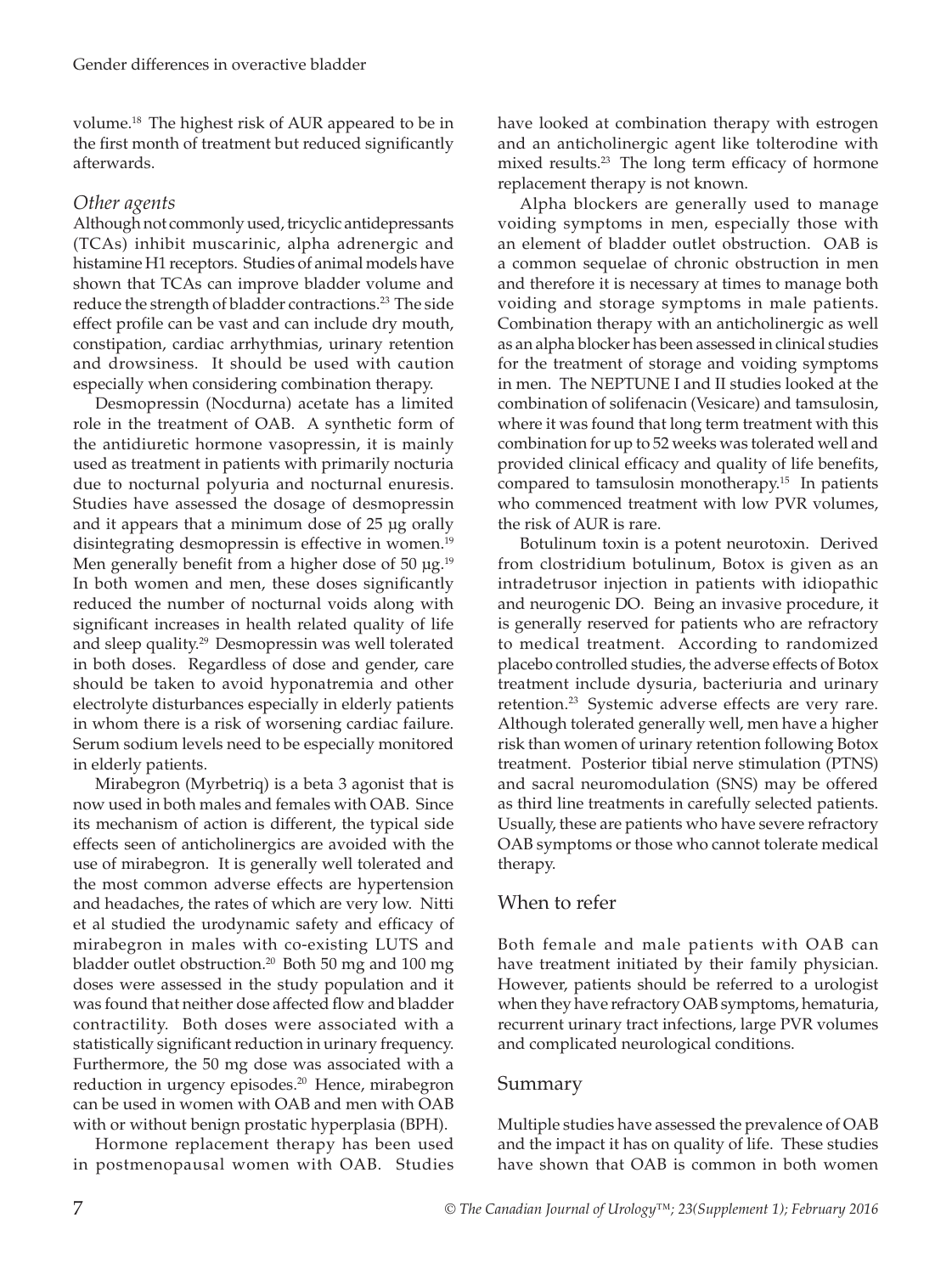and men. The prevalence of OAB and its symptoms increases with increasing age in both genders. Whilst the overall prevalence is similar in both genders, there are some sex-specific differences. Urinary urge incontinence is more common in women than in men. OAB has a significant impact on the quality of life, quality of sleep and mental health in both males and females. Investigations are similar in both genders with extra measures being taken in men to exclude bladder outlet obstruction. Treatments should take on a multidisciplinary approach with the implementation of lifestyle modifications and behavioral therapies alongside pharmacotherapy for the most optimal outcome. In most cases of OAB, treatment can be easily initiated by the family physician and referral to a urologist can be undertaken when symptoms are refractory to treatment or if the OAB appears to be complex.

## Disclosure

Dr. Renu S. Eapen has no disclosure.

Dr. Sidney B. Radomski is on advisory boards for Astellas, Pfizer, Allergan, Merus Labs and Lilly.

#### References

- 1. Herschorn S, Kaplan SA, Sun F, Ntanios F. Do patient characteristics predict responsiveness to treatment of overactive bladder with antimuscarinic agents? *Urology* 2014;83(5): 1023-1029.
- 2. Valentini FA, Marti BG, Robain G. Idiopathic and neurogenic detrusor overactivity: do the different patterns have urodynamic characteristics related to gender or neurological condition? *Int Braz J Urol* 2013;39(5):663-670.
- 3. Link CL, Steers WD, Kusek JW, McKinlay JB. The association of adiposity and overactive bladder appears to differ by gender: results from the Boston Area Community Health survey. *J Urol* 2011;185(3):955-963.
- 4. Patra PB, Patra S. Sex differences in the physiology and pharmacology of the lower urinary tract. *Cur Urol* 2013;6(4): 179-188.
- 5. Coyne KS, Sexton CC, Vats V, Thompson C, Kopp ZS, Milsom I. National community prevalence of overactive bladder in the United States stratified by sex and age. *Urology* 2011;77(5): 1081-1087.
- 6. Irwin DE, Milsom I, Hunskaar S et al. Population-based survey of urinary incontinence, overactive bladder and other lower urinary tract symptoms in five countries: results of the EPIC study. *Eur Urol* 2006;50(6):1306-1315.
- 7. Irwin DE, Abrams P, Milsom I, Kopp Z, Reilly K on behalf of EPIC study group. Understanding the elements of overactive bladder: questions raised by the EPIC study. *BJU Int* 2008;101(11): 1381-1387.
- 8. Stewart WF, Van Rooyen JB, Cundiff GW et al. Prevalence and burden of overactive bladder in the United States. *World J Urol* 2003;20(6):327-336.
- 9. Milsom I, Abrams P, Cardozo L, Roberts RG, Thuroff J, Wein AJ. How widespread are the symptoms of an overactive bladder and how are they managed? A population based prevalence study. *BJU Int* 2001;87(9):760-766.
- 10. Sekido N, Hinotsu S, Kawai K, Shimazui T, Akaza H. How many uncomplicated male and female overactive bladder patients reveal detrusor overactivity during urodynamic study? *Int J Urol* 2006;13(10):1276-1279.
- 11. Teloken C, Caraver F, Weber FA et al. Overactive bladder: prevalence and implications in Brazil. *Eur Urol* 2006;49(6):1087-1092.
- 12. Temml C, Heidler S, Ponholzer A, Madersbacher S. Prevalence of the overactive bladder syndrome by applying the International Continence Society definition. *Eur Urol* 2005;48(4):622-627.
- 13.Radomski SB, Barkin J. Medical management of overactive bladder. *Can J Urol* 2012;19(Suppl 1):2-9.
- 14. Barkin J. Overactive bladder. *Can J Urol* 2011;18(Suppl 1):8-13.
- 15. Drake MJ, Chapple C, Sokol R, et al, NEPTUNE Study Group. Long term safety and efficacy of single-tablet combinations of solifenacin and tamsulosin oral controlled absorption system in men with storage and voiding lower urinary tract symptoms: results from the NEPTUNE study and NEPTUNE II open-label extension. *Eur Urol* 2015;67(2):262-270.
- 16.Rosenberg MT, Witt ES, Barkin J, Miner M. A practical primary care approach to overactive bladder. *Can J Urol* 2014;(Suppl 2): 2-11.
- 17. Gormley EA, Lightner DJ, Faraday M, Vasavada SP, American Urological Association; Society of Urodynamics, Female Pelvic Medicine. Diagnosis and treatment of overactive bladder (nonneurogenic) in adults: AUA/SUFU guideline amendment. *J Urol* 2015;193(5):1572-1580.
- 18. Kaplan SA, Roehrborn CG, Abrams P, Chapple CR, Bavendam T, Guan Z. Antimuscarinics for treatment of storage lower urinary tract symptoms in men: a systematic review. *Int J Clin Pract* 2011;45(4):487-507.
- 19. Friedman FM, Weiss, JP. Desmopressin in the treatment of nocturia: clinical evidence and experience. *Ther Adv Urol* 2013; 5(6):310-317.
- 20. Nitti VW, Rosenberg S, Mitcheson DH, He W, Fakhoury A, Martin NE. Urodynamics and safety of the  $\beta_3$ -adrenoceptor agonist mirabegron in males with lower urinary tract symptoms and bladder outlet obstruction. *J Urol* 2013;190(4):1320-1327.
- 21. Abrams P, Kaplan S, De Koning Gans HJ, Millard R. Safety and tolerability of tolterodine for the treatment of overactive bladder in men with bladder outlet obstruction. *J Urol* 2006;175(3 Pt 1): 999-1004.
- 22.Radomski SB. Update on medical therapy for male LUTS. *Can Urol Assoc J* 2014;8(7-8 Suppl 5):S148-S150.
- 23.Jayarajan J, Radomski SB. Pharmacotherapy of overactive bladder in adults: a review of efficacy, tolerability and quality of life. *Res Rep Urol* 2013;6:1-16.
- 24. Kay GG, Ebinger U. Preserving cognitive function for patients with overactive bladder: evidence for a differential effect with darifenacin. *Int J Clin Pract* 2008;62(11):1792-1800.
- 25. Kay G, Crook T, Rekeda L et al. Differential effects of the antimuscarinic agents darifenacin and oxybutinin ER on memory in older subjects. *Eur Urol* 2006;50(2):317-326.
- 26.Wagg A, Khullar V, Marschall-Kehrel D et al. Flexible-dose fesoterodine in elderly adults with overactive bladder: results of the randomized, double-blind, placebo-controlled study of fesoterodine in an aging population trial. *J Am Geriatr Soc* 2013; 61(2):185-193.